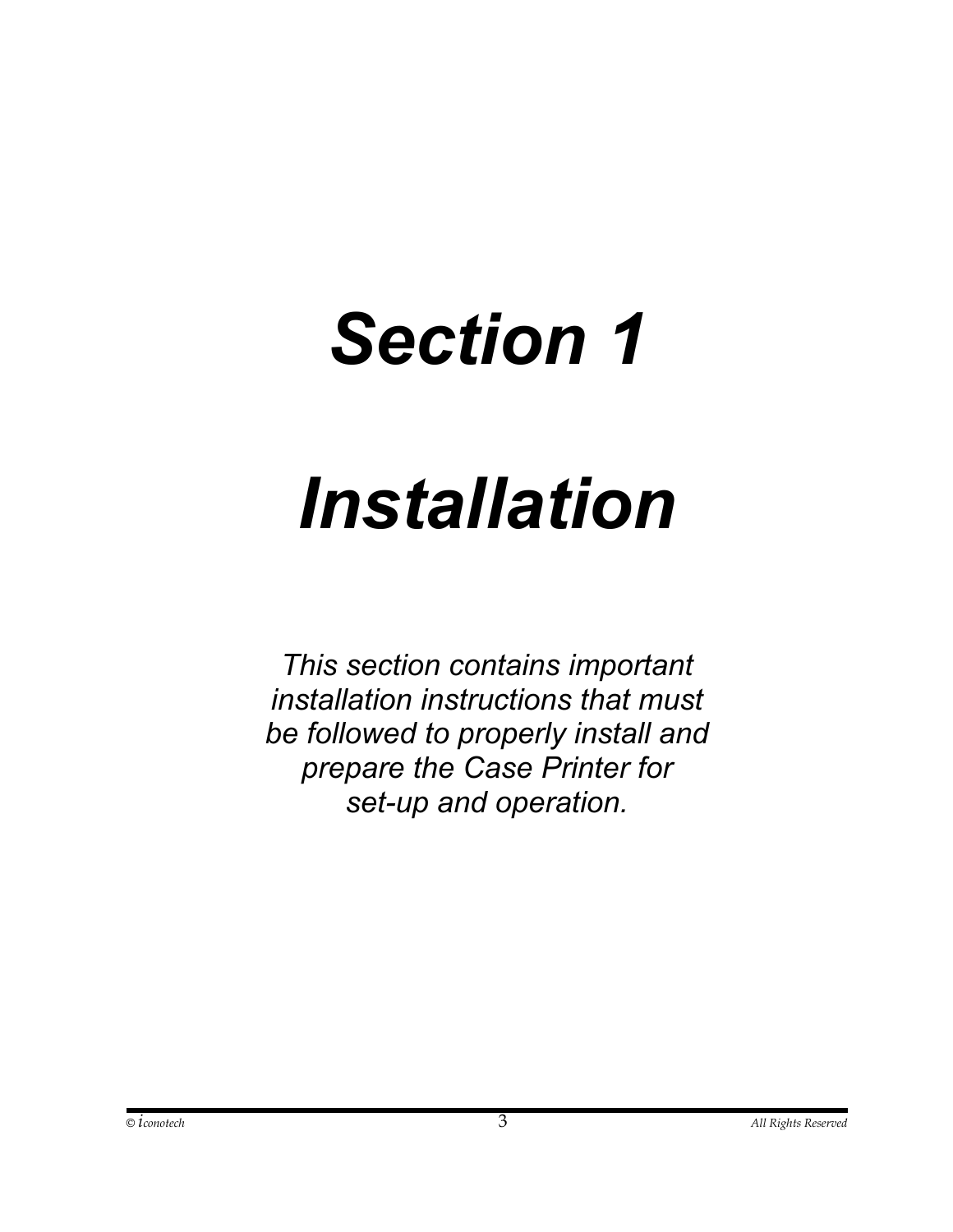## *Pre-Installation of Case Printer with Restacker & Roller Conveyor System*

Following are the site requirements and basic layout (see sketch at the end of this section):

- *Electric Power* 230 V AC, 60 Hz, single phase, 20 Amp. protected. (When ordered as a unit, the restacker is equipped with a connection into press, and roller conveyor is connected to restacker with standard plugs.) Main connection point is on right side of printer control cabinet with a polarized, 4-prong push and twist connector.
- *Air System* A clean source of dry shop air is required. Minimum 80 PSI at 20 CFM for press with air blow-off and restacker. Air Line: Minimum 3/8" I.D. x 25" long. Connections: 1/4" NPT T-fitting to printer filter-regulator-lubricator on right side of control cabinet. Bottom of the T-fitting is piped to junction box on outside of driven side. A quick-connect coupler is provided to plug in air hose from restacker. Restacker has it's own filter-regulator-lubricator.

### *Electric Power for Countries with 50 Hz*

The printer, restacker, and conveyor are equipped with components capable of handling the local power: 240 V AC, 50 Hz, single phase, 20 Amp protection. Specific wiring requests and components must be included in order and quoted.

Before installing, check to ensure that the necessary supplies and accessories are enclosed. They should have been shipped with the printer, restacker, or conveyor.

#### *CASE PRINTER*

- User manual
- Electrical schematic diagram
- $\bullet$  Print cylinder lift bar
- 4 Adjustable leveling pads
- $\bullet$  1 Ink pad
- 1 Ink jug with fittings
- 1 Ink in tubing
- 1 Ink out tubing
- 1 Thermal imager
- Iconotech printer drivers
- 1 Print layout creation software

### *RESTACKER and CONVEYOR*

- Electrical schematic diagram
- 2 Caster wheels with V-grooves
- $\bullet$  2 Caster wheels, plain
- 1 Angle iron rail for restacker
- 1 Cable mast for conveyor
- 1 Power cable to conveyor electric motor with accessories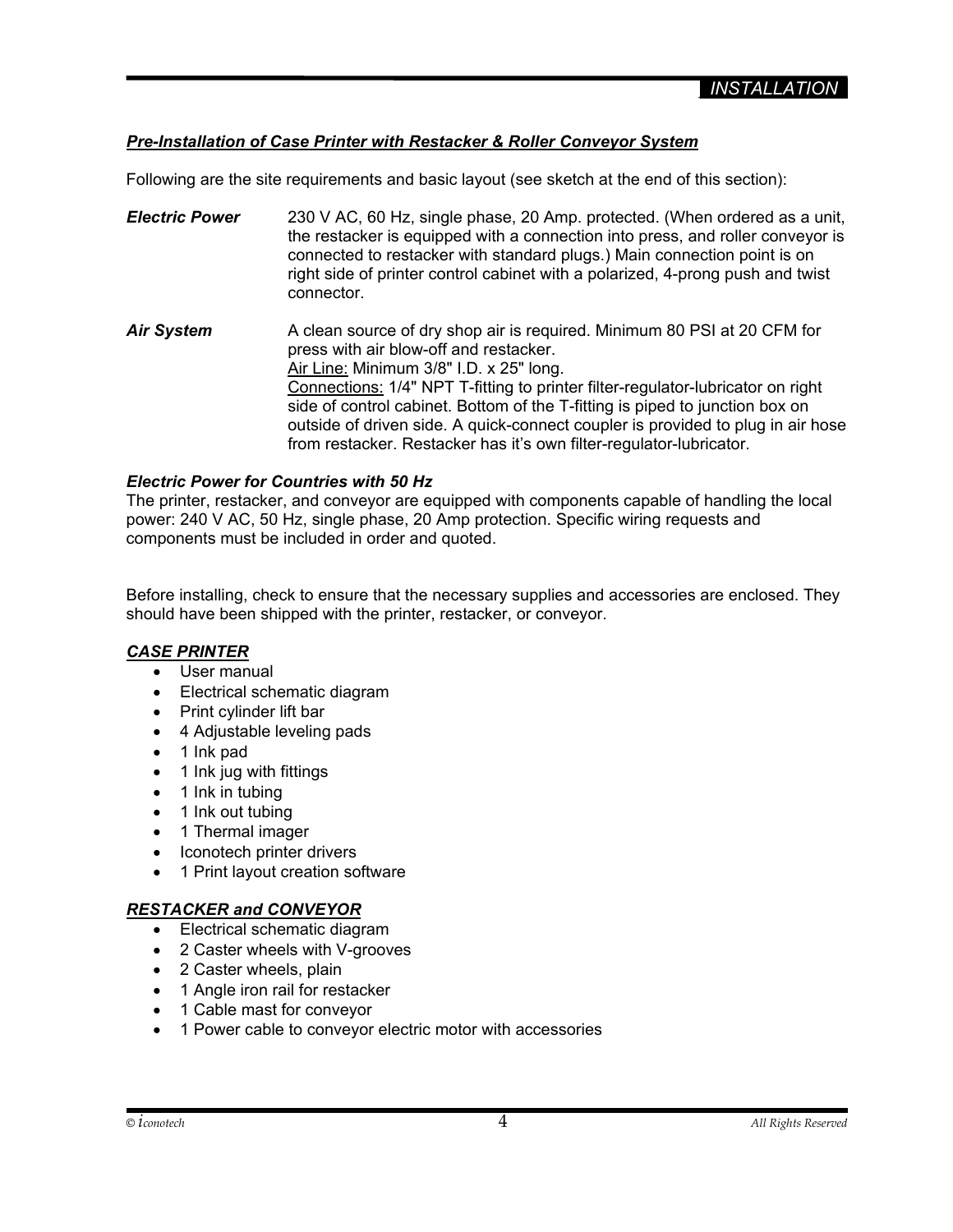## *INSTALLATION OF THE CASE PRINTER SYSTEM WITH RESTACKER & CONVEYOR*

Installation of a system should begin with locating restacker in proper position in designated area. Because restacker is fixed in place, moving on rail that is anchored to floor, it is of the utmost importance that rail be properly located. (See sketch at the end of this chapter.)

#### *Installation of the Restacker*

- 1. Unload restacker from crate and mount the 2 grooved casters on exit end of restacker and the 2 plain casters on entrance end.
- 2. Drop restacker down on angle iron rail with the two grooved casters riding on rail.
- 3. Move restacker back and forth on rail from resting notch, in operating position, to resting notch in service position, providing access to print cylinder. Restacker should roll freely and stay securely in both notch locations.
- 4. Carefully check whether restacker is level, both side-to-side and front-to-back. Although it is not sensitive to being absolutely level, it is somewhat dependent on floor level and care should be given to provide a level floor location. To level restacker, shims will have to be placed between caster mounting plate and bottom of restacker.
- 5. Anchor rail to floor in the appropriate place as both the conveyor and press will be aligned to the restacker.

#### *Installation of Conveyor*

- 1. Conveyor is shipped in two crates: 1.) 34" x 31" x 126" and 800 lbs. 2.) 52" x 31" x 108" and 1,000 lbs.
- 2. Uncrate and mount the legs as marked. Flip the sections over and mate them together, making sure that the sprocket halves for line shaft drive are lined up. Bolt sections together. Install the Deldrin chain couplings.
- 3. Move conveyor into location, allowing min. 3/4" space between restacker frame and conveyor frame, to allow restacker to roll back and forth.
- 4. Center of roller conveyor should be aligned with the "0" position on the measuring scale on restacker. Generally, the center support wheel on exit conveyor splined drive shaft is mounted in center position.
- 5. Make sure conveyor is properly located and properly elevated to the correct height, per sketch. Anchor both legs at ends of conveyor and all other legs in a staggered fashion. Make sure the single legs are anchored.
- 6. The conveyor is shipped in such a manor that the breather port on the gearbox is pointed up and thus retains the oil.
- 7. Drill for mast and install it at the starting end of the conveyor to allow the stacker to be moved back and forth.
- 8. Install the electrical cable by attaching the cable on the inside of the outside rail with cable ties. Wiring connections to the conveyor motor are as follows.

| <b>LINE</b>        | $\overline{ }$ | <b>JOIN</b>                                      |
|--------------------|----------------|--------------------------------------------------|
| <b>MOTOR LEADS</b> | T4, T8         | T <sub>2</sub> , T <sub>3</sub> , T <sub>5</sub> |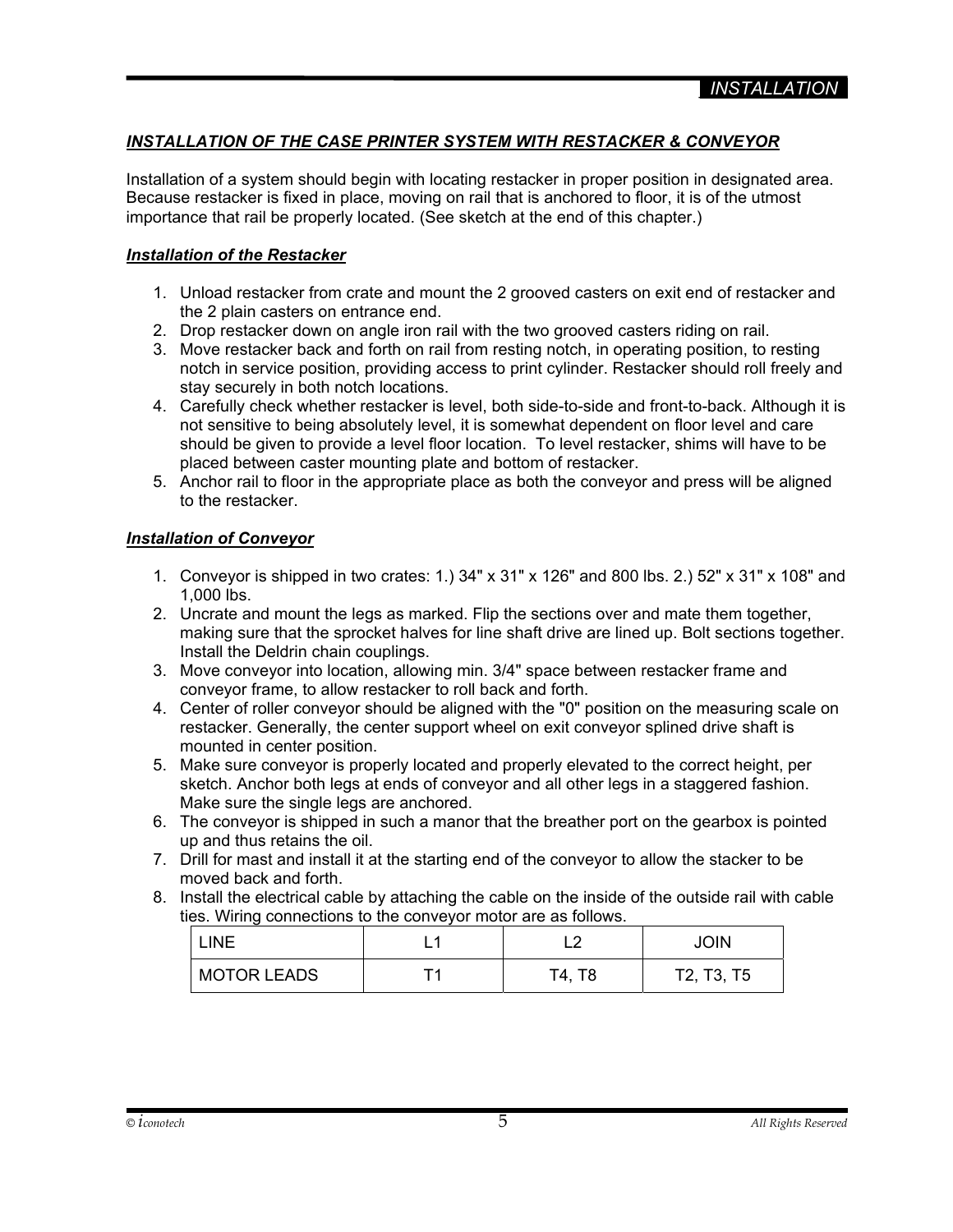### **CONVEYOR MOTOR**



- 9. All controls for conveyor are located in control cabinet on restacker.
- 10. For proper operation, remove the o-ring drive belts on the first three rollers and the last four rollers of the conveyor.
- 11. Mount an "L" bracket (1 1/2" x 2 1/2" x 5 1/4" long) in the middle of the angle iron across the end of the conveyor, with the 2 1/2" side up. This will stop the cases from rolling off the end, as well as making it convenient to grab a stack.

### *Installation of the Printer*

- 1. Uncrate printer and remove lag bolts in each corner that hold printer to skid.
- 2. Lift case printer off skid by using a forklift with long forks. Move forks in from driven side forward of midpoint. It might be necessary to lift driven side and block it up in order to get forks in. Put a board across fork ends underneath bottom pan, to distribute weight and protect paint.

#### **WARNING**

Keep hands and feet clear of machine base when lifting machine off skid. Do not work or place hands under machine base unless machine is securely supported at all four corners.

#### ! NOTE !

Do not lift or attempt to maneuver the case printer into position using the control panel enclosure for support

- 3. With the printer lifted up, remove skid. Mount leveling feet at each Corner. Place printer in proper location allowing a 3" space between printer and restacker per layout print. Operator side is offset toward the operator 2 3/4" in relation to the side of the stacker. Using a long straight edge, check the alignment of the feeder side panel and the stacker side panel with both set at the same number on the measuring tape. Adjust the press side to side for correct line-up.
- 4. Make sure that machine leveling mounts are evenly adjusted. Level machine from side-toside using low-end platform and the front cross shaft under Plexiglas cover as leveling surfaces. (Move O-rings out of the way.) It is of the utmost importance that printer be level for proper ink flow in print cylinder and for maintaining level printing on cases. Out of level can cause wrinkling of stencil and skewing of pad. Check level of print cylinder by aligning the level with one row of perforated holes. The print cylinder should be absolutely level.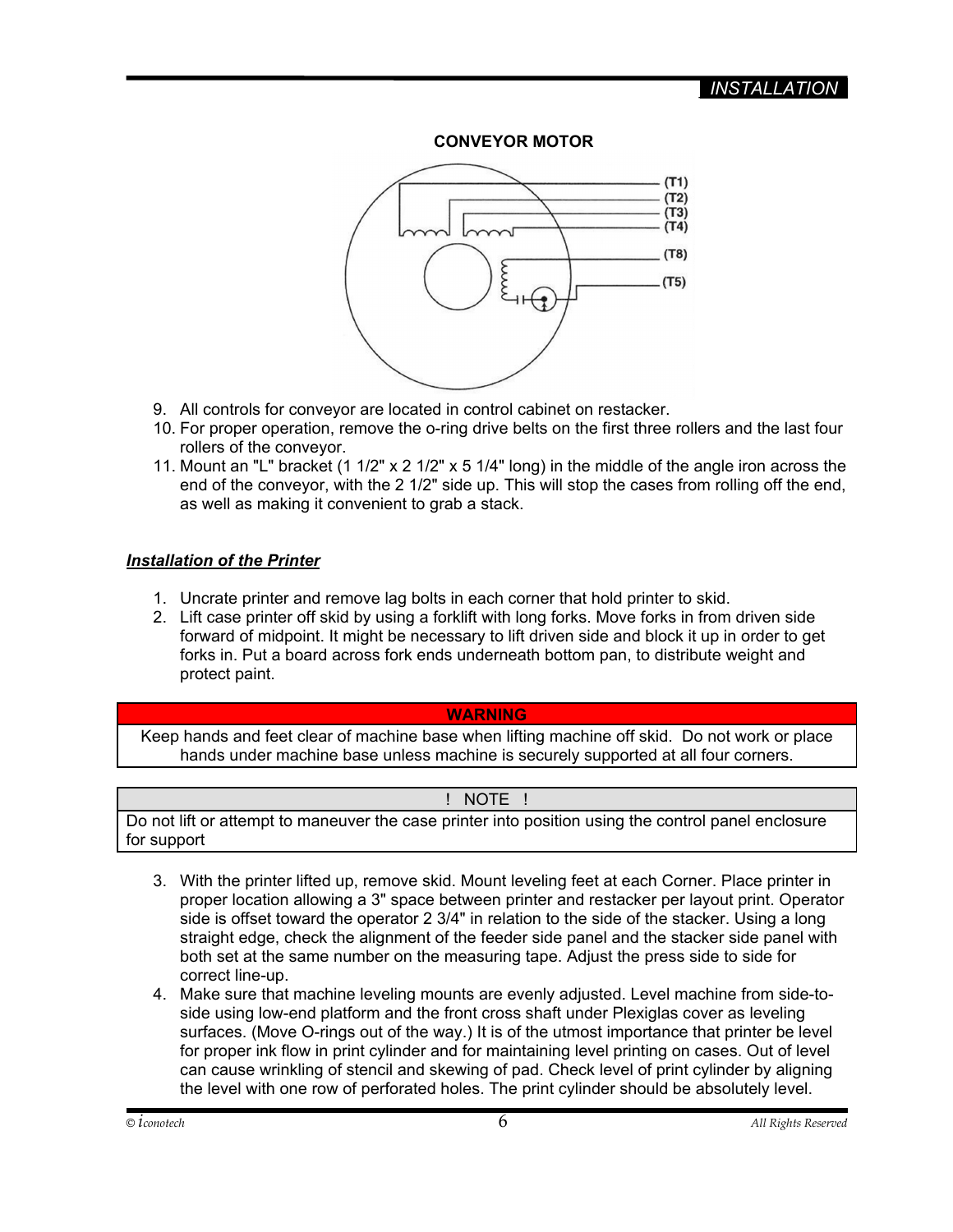- 5. With main power disconnect in off position (green field) connect the 230V, 60 Hz., single phase power to connecting twist plug.
- 6. Attach pneumatic supply line to inlet port of filter-lubricator-regulator assembly mounted on side of control panel enclosure. Air supply may be attached using appropriate quickdisconnect pneumatic fittings if desired. When quick-disconnect fittings are used, always install self-checking female fitting on air hose to prevent whipping of hose when air line is disconnected from FRL assembly. Set regulator gage to 70 PSI. Fill lubricator with 10 weight non-detergent oil. Set oil drip rate to minimum, per manufacturer's instructions.
- 7. Connect restacker air-electrical and signal wire to proper quick-connects in junction box on printer. Connect conveyor power plug to proper connector in the junction box on the inside lower exit corner of the stacker.

### **WARNING**

#### **READ USER'S MANUAL AND ALL SAFETY INSTRUCTIONS BEFORE ATTEMPTING TO START OR OPERATE CASE PRINTER.**

**Failure to read and follow all instructions may result in serious injury or damage to case printer** 

- 8. Perform visual checks of each of the following items before turning restacker, conveyor, and printer on for the first time, and correct items as required:
	- Drive chains are properly engaged with all sprockets.
	- Drive belts are properly seated on pulleys.
	- Pneumatic tubing fittings and connections are properly tightened and are leak-free.
	- Ink pump power cords are securely engaged.
- 9. READ ALL SAFETY INSTRUCTIONS AND USER'S MANUAL BEFORE PROCEEDING! All service personnel performing maintenance, adjustments, or repairs on the Case Printer must understand the operation of the machine before attempting to perform equipment service. After completing reading and review of these materials, return to Step #8 of the installation procedure.
- 10. Set filter-lubricator-regulator on Restacker to 60 PSI (located on driven side). With the main breaker on the press control cabinet in "ON" position, turn restacker selector switch to "ON" position. "ON" light should now be on and roller conveyor should be running.
- 11. Push "EJECT" button. Flipper arms should drop and return and eject conveyor should be running.
- 12. Turn power to Case Printer "ON" by turning main switch lever counterclockwise to "white" area on switch base.
	- A. Set Speed to "10" by turning Speed selector knob dial.
	- B. With no cases in magazine, start Case Printer by pressing "RUN" button on control panel. Press will run only three cycles and stop.
	- C. Start press again and, immediately, press "E-STOP" (Emergency Stop) button on control panel. Machine must stop immediately. If machine continues to run, turn power off at main switch, and consult troubleshooting guide section of operating manual before proceeding.
	- D. Pull "E-STOP" button back up, and restart case printer using "RUN" button. Go to the second "E-STOP" button on case in-feed side of machine, and press button. Machine must stop immediately. If machine continues to run, turn power off at main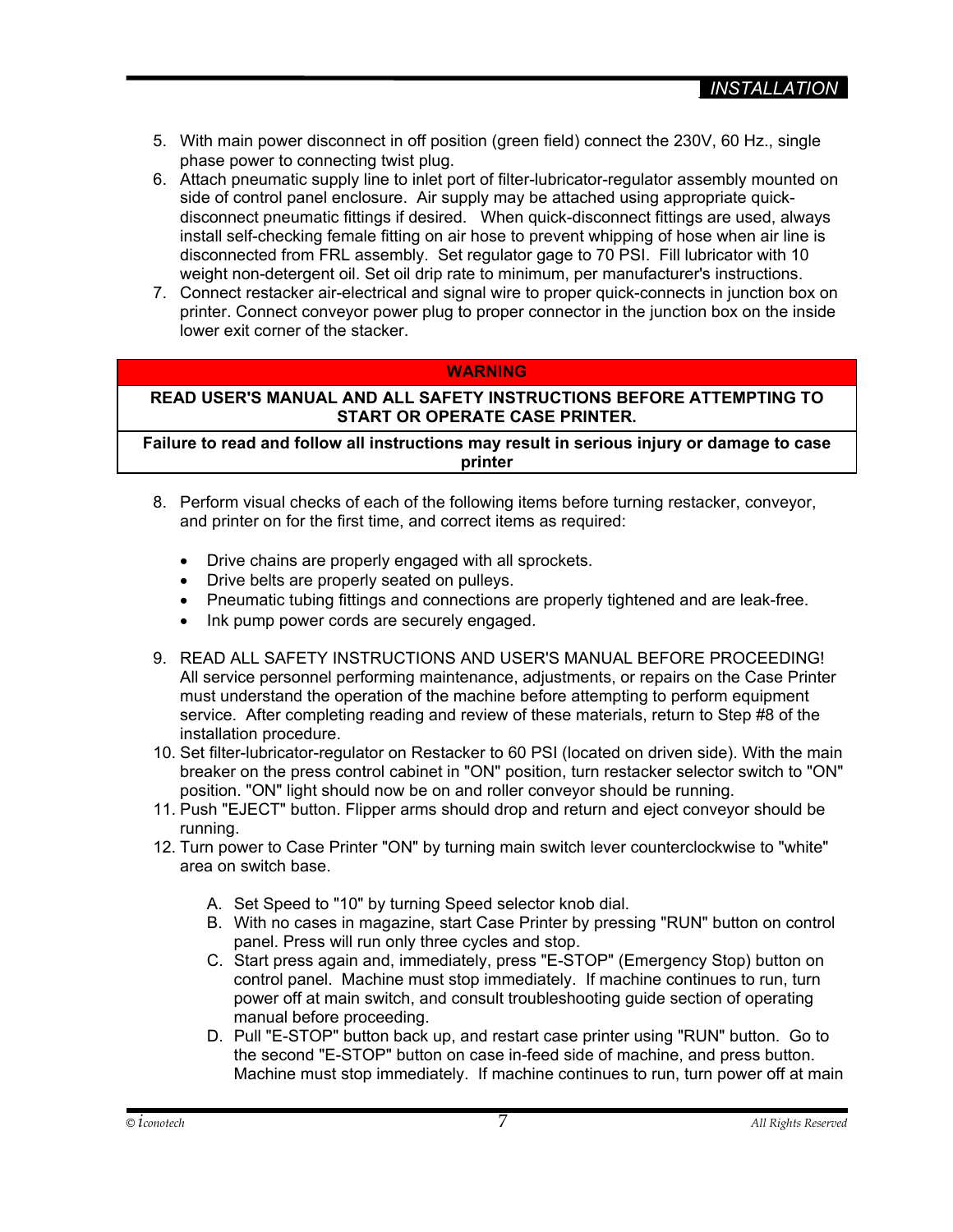switch, and consult troubleshooting guide section of operating manual before proceeding.

- E. Turn pump selector switch to "MANUAL." Push "INK IN" button. The pump roller rotor should turn clockwise looking at it from the front of the pump. Turn selector switch to "OFF". Repeat for "INK OUT" pump.
- F. Go to case out-feed side and, with machine running, lift Plexiglas cover up. Machine must stop immediately. If machine continues to run, turn power off at main switch, and consult troubleshooting guide section of operating manual before proceeding.
- G. While holding down the "JOG" button and keeping the machine running, count the number of print cylinder revolutions per minute. Use the clamp area on the print cylinder as a reference point to count revolutions. Case Printer should run at speed set on speed selector knob. If Case Printer speed does not agree with Speed knob setting within a reasonable tolerance, consult troubleshooting guide. The frequency shown on the AC drive unit inside the cabinet should correspond to the RPM of the print cylinder.
- H. Start the press and immediately press the "STOP" button. The print cylinder and feed chain should continue for 4 revolutions before stopping.
- I. Press "Stop" button, and allow machine to come to a complete stop at "HOME" position.
- 13. Turn the Main Power Switch on the Control Panel to "OFF".
- 14. The Case Printer is now ready for mounting of the printing pad, inking, loading of print film, and running as described in the user's Manual.
- 15. Place the copy of the Electrical Wiring Diagram that was shipped with the machine in the control panel enclosure to help ensure availability in the event of a service call.
- 16. Do not attempt to make any adjustments. Modifying or altering control panel components will prevent the Case Printer from operating normally, and may lead to damage of other machine components, and unsafe operating conditions.
- 17. Do not attempt any repairs outside the scope of this operating manual. Doing so will void your warranty, and may lead to improper or unsafe operation, and damage to machine components.
- 18. Never attempt to use non-authorized or makeshift parts. Doing so will void your warranty, and may lead to improper or unsafe operation, and damage to other machine components.
- 19. For factory authorized service, contact Iconotech at 1-800-521-0194.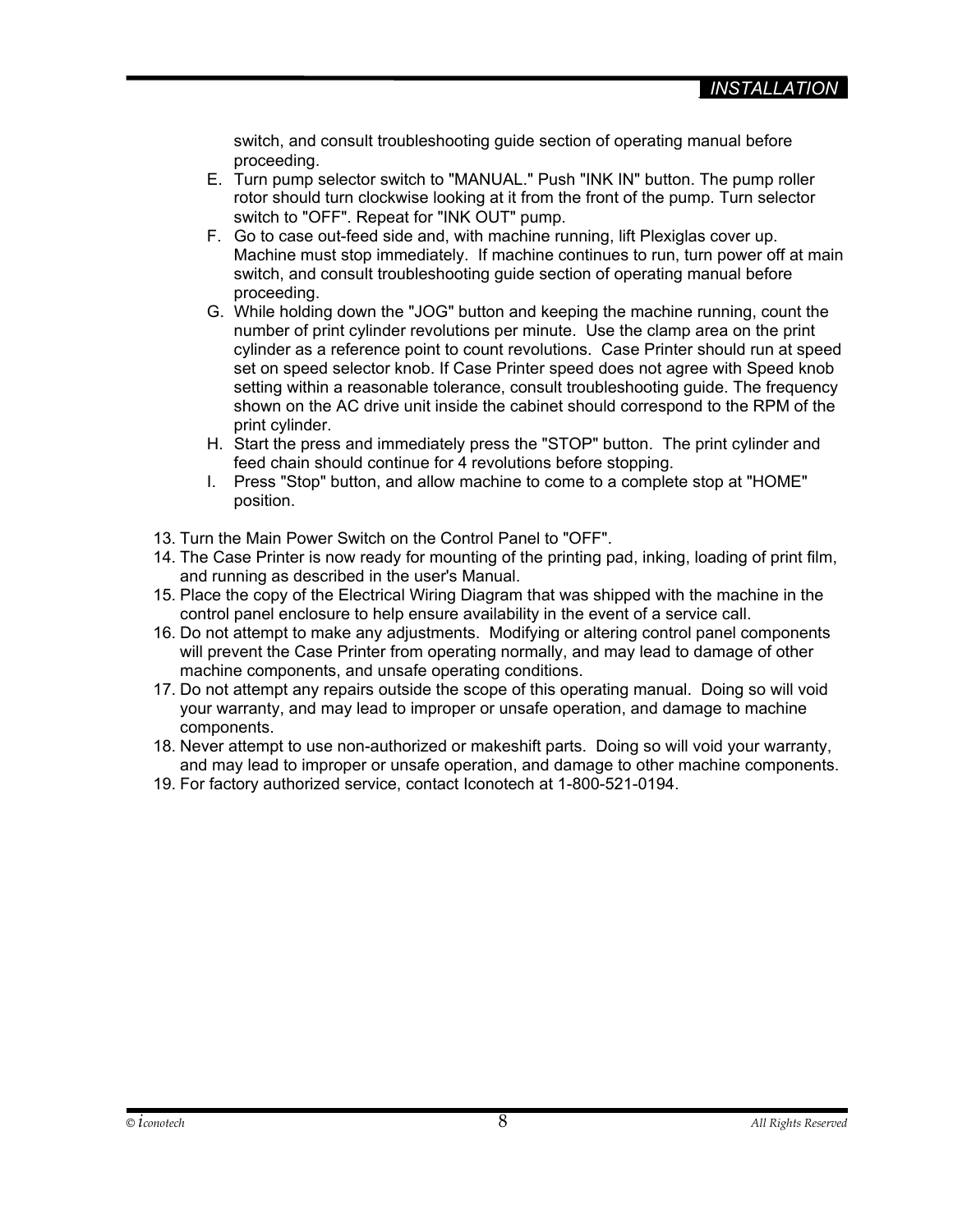*INSTALLATION CHECKLIST INSTALLATION CHECKLIST\_* 

| Check                           | Spec.                       | Tolerance               | Procedure                                   | Adjustment                  | Location                            |
|---------------------------------|-----------------------------|-------------------------|---------------------------------------------|-----------------------------|-------------------------------------|
| Drive Speed - Print<br>Cylinder | 10 RPM                      | $\pm\frac{1}{2}$ rpm    | Count RPM                                   | Call Service Technician     | Call Service Technician             |
| Drive Speed - Print<br>Cylinder | 60 RPM                      | $±1$ rpm                | Count RPM                                   | Call Service Technician     | Call Service Technician             |
| Print Cylinder - Home Pos.      | $0^{\circ}$ (12:00)         | ±1/8"                   | Observe Print Cylinder Lift Pin<br>Position | Move "HOME" Proxy<br>Switch | Electrical Cabinet                  |
| Fuse #110 - FNQ-R-10            | 10 Amps                     | ⋚                       | Check FU110 Position                        | Replace                     | Electrical Cabinet                  |
| Fuse #111 - FNQ-R-10            | 10 Amps                     | $\frac{4}{5}$           | Check FU111 Position                        | Replace                     | Electrical Cabinet                  |
| Fuse #125 - FNQ-R-3             | 3 Amps                      | ⋚                       | Check FU125 Position                        | Replace                     | Electrical Cabinet                  |
| Fuse #201 - AGCI                | 1 Amp                       | $\stackrel{\leq}{\geq}$ | Check FU201 Position                        | Replace                     | Electrical Cabinet                  |
| Drive Chains in Sync.           | Chattering<br>$\frac{1}{2}$ | $\stackrel{\leq}{\geq}$ | Listen for Unusual Noise/Chatter            | Drive Side Sprocket Hub     | Chain End Sprocket                  |
| Print Cylinder Up/Down<br>Speed | Banging<br>$\frac{1}{2}$    | $\stackrel{\leq}{\geq}$ | Raise/Lower Print Cylinder                  | Up/Down Flow Control        | Left Air Solenoid Valve -<br>Inside |
| Ink Pump Flow Rate - In         | ml/minute<br>100            | $±5$ ml                 | Measure Output with Metric<br>Measuring Cup | Check Pump Setup            | Ink Pump - In                       |
| Ink Pump Flow Rate - Out        | ml/minute<br>150            | $±5$ ml                 | Measure Output with Metric<br>Measuring Cup | Check Pump Setup            | Ink Pump - Out                      |

 $\label{thm:all} All~Rights~Reserved$ © *iconotech* 9 *All Rights Reserved*

 $\sigma$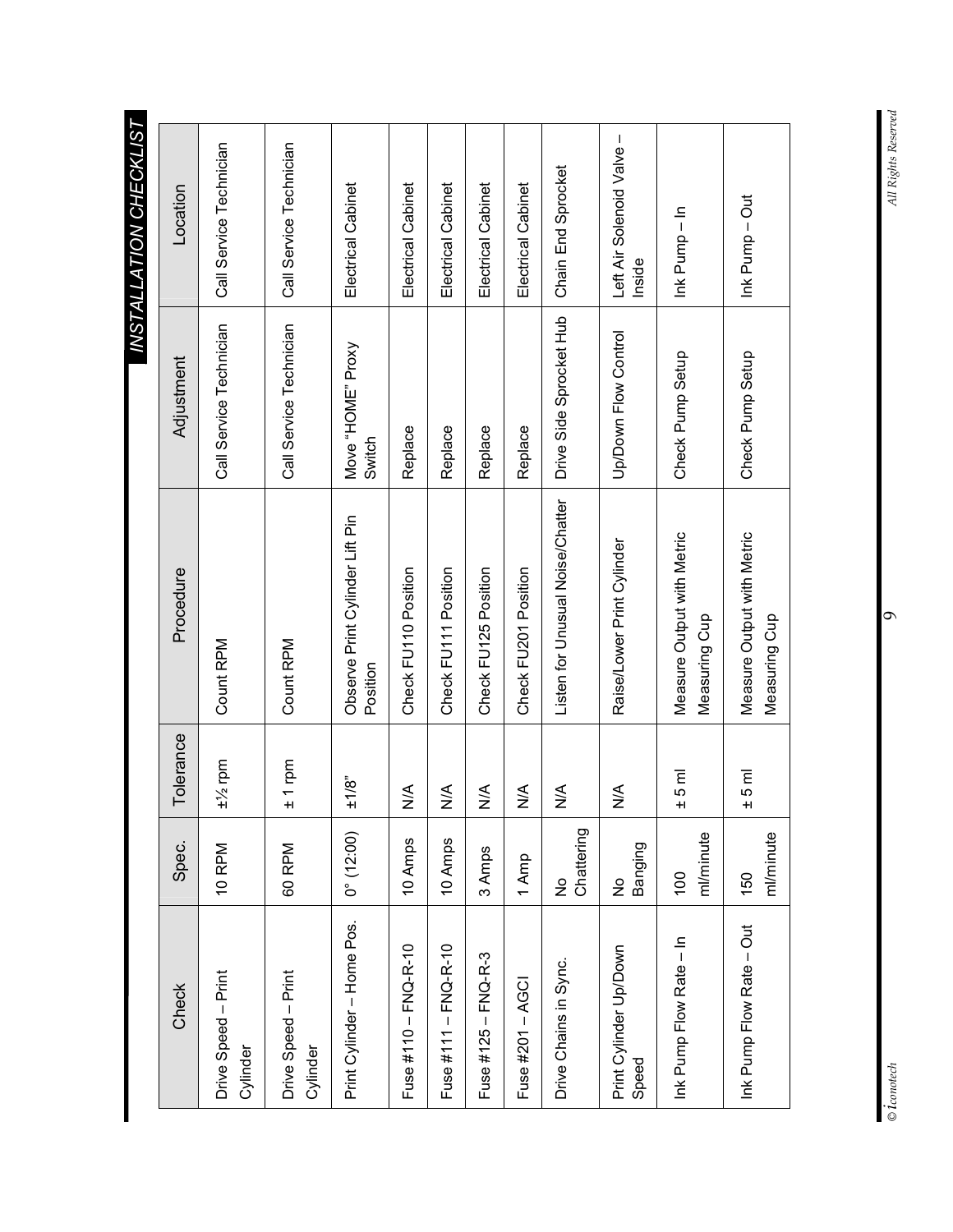**MSTALLATION CHECKLIST** *INSTALLATION CHECKLIST\_* 

| Check                                           | Spec.                         | Tolerance     | Procedure                                                           | Adjustment                                                                  | Location                                        |
|-------------------------------------------------|-------------------------------|---------------|---------------------------------------------------------------------|-----------------------------------------------------------------------------|-------------------------------------------------|
| Ink Out Pump Tube Walking                       | Stationary                    | ⋚             | Ink Out, 1 notch on fork If<br>Necessary                            | Use Forks On Pump                                                           | Ink Pump – Out                                  |
| Ink In Pump Tube Walking                        | Stationary                    | ⋚             | Set Blue Clamp Tight Enough to<br>Stop Walking                      | Use Blue Clamp                                                              | $ln k$ Pump $- ln$                              |
| Drive Belts                                     | Deflection<br>$\tilde{\chi}$  | ±1/8"         | Squeeze At Midpoint Between<br><b>Pulleys</b>                       | Adjust Idlers                                                               | Idler Pulleys                                   |
| Main Drive Belt                                 | Deflection<br>$\tilde{\zeta}$ | ±1/8"         | Squeeze At Midpoint Between<br><b>Pulleys</b>                       | Adjust Tension                                                              | Main Motor Gear Box<br>Platform                 |
| Stencil Load Feed Friction                      | Smoothes<br>Stencil           | ⋚             | Check For Positive Stencil Feed<br>with Some Tension                | increase friction, out to<br>Adjust 1/2" SHCS in, to<br>decrease. Lock nut. | Bearing housing above<br>shaft nut.             |
| Hold-Down Nylon Screw on<br>Cylinder Shaft Pins | Locks<br>Tight                | ⋚             | Tighten Screw Firmly - Shaft pin<br>assembly must be locked tightly | Tighten/Inspect                                                             | Print Cylinder Shaft Pin<br>Housings (each end) |
| Ink Pump Rotation                               | Clockwise                     | $\frac{4}{5}$ | Look At Pump From Front                                             | Reverse Wires                                                               | Control Cabinet (Only by<br>Electrician)        |
| Overload Sensor                                 | Required<br>Trips as          | $.1$ Sec.     | Stops Drive Motor When Case<br>Jams                                 | Call Service Technician                                                     | Call Service Technician                         |

Note: See Sections 8 & 9 – Adjustment Procedures and Troubleshooting, for complete instructions on all major adjust<br>procedures. *Note: See Sections 8 & 9 – Adjustment Procedures and Troubleshooting, for complete instructions on all major adjust procedures.* 

 $\overline{10}$